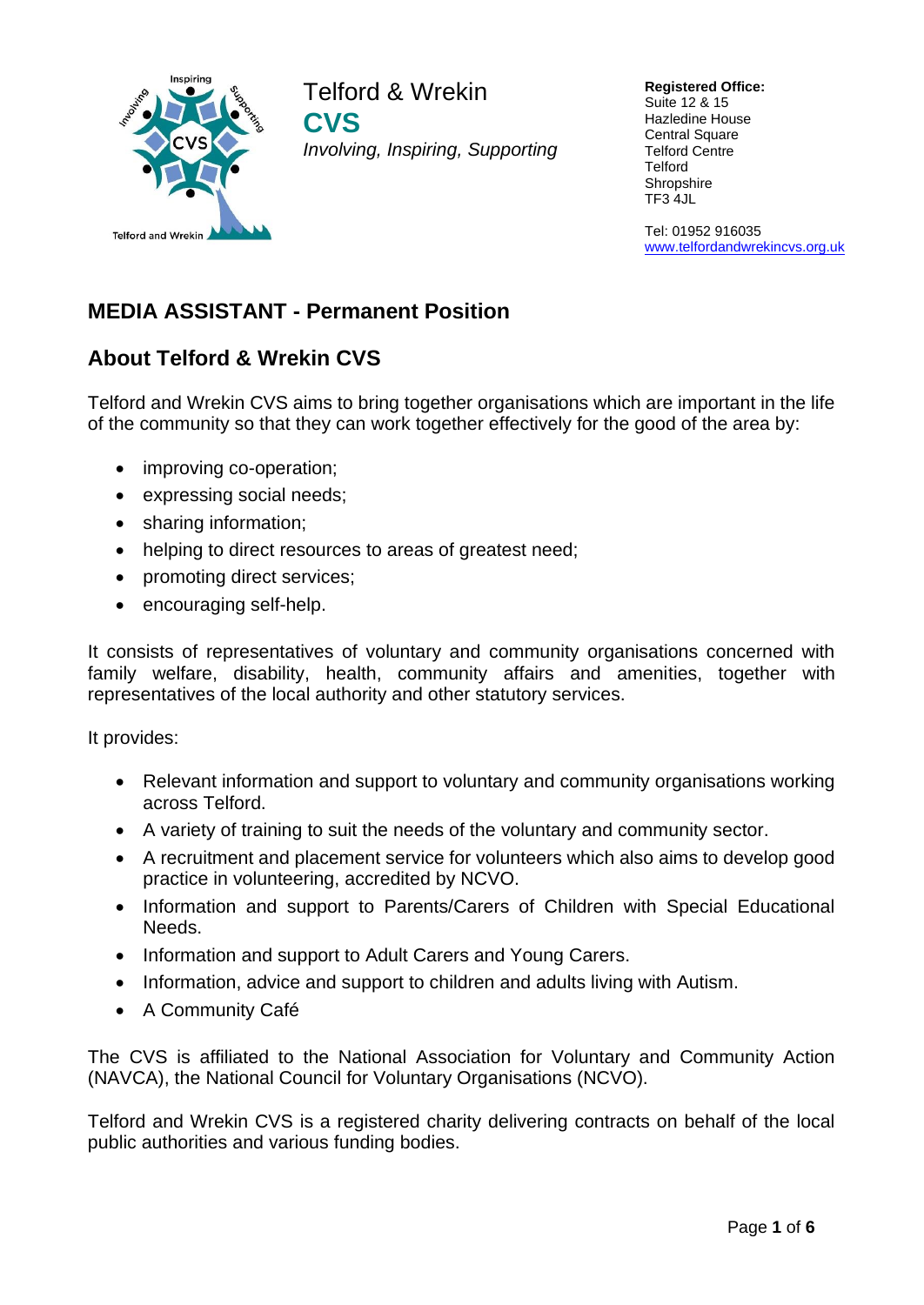## **About the job**

The job requires an excellent attention to detail. We are seeking someone with a flare for design, an inquisitive mind and an ability to report factual information in a variety of innovative ways. You will need to understand the work of TWCVS and create a multi-agency response to reporting the differences the team make.

**Post Title:** Media Assistant

**Responsible To:** All Ages Carers Centre Manager

#### **Job Purpose**

It is important that the postholder is able to exercise initiative, work conscientiously and respect the confidentiality of information relating to clients and staff.

The Media Assistant must have confidence with working with professional colleagues from Education, Health, Social Care and the voluntary and community sector.

#### **Main Duties and Responsibilities:**

#### **Access to services**

Reaching clients across TWCVS projects provide on-going information, advice and support to evidence that communities are accessing service provision.

#### **Digital innovation**

- Creatively provide artistic innovation in digital platforms with an awareness of the variety of audiences receiving the information.
- Specific tasks will include regular maintenance and production of information for service newsletters, publicity literature, website updates and information boards.
- To assist in the promotion of the 'Digital Loan' Project and ensure that all equipment is recorded and monitored to include collection of loan equipment.
- Flexibility is vital due to social media features which may be urgent and planned dependent on the daily news to be promoted and news streams. It is essential to collaborate with other agencies to avoid duplication and always ensure professional integrity.

#### **Promoting fundraising opportunities**

Working with Service Managers as a key lead in TWCVS promotion of funding and publicity raising opportunities to include 'Twincl' community lottery, WATCH alarms and 'Just Giving' type platforms.

### **Events Co-Ordination**

To assist Service Managers in the overseeing of event planning and administration of Telford & Wrekin CVS events. Types of tasks will include booking of organisational stands, attendees, creative activities and ensuring that the event is effectively organised for a successful day.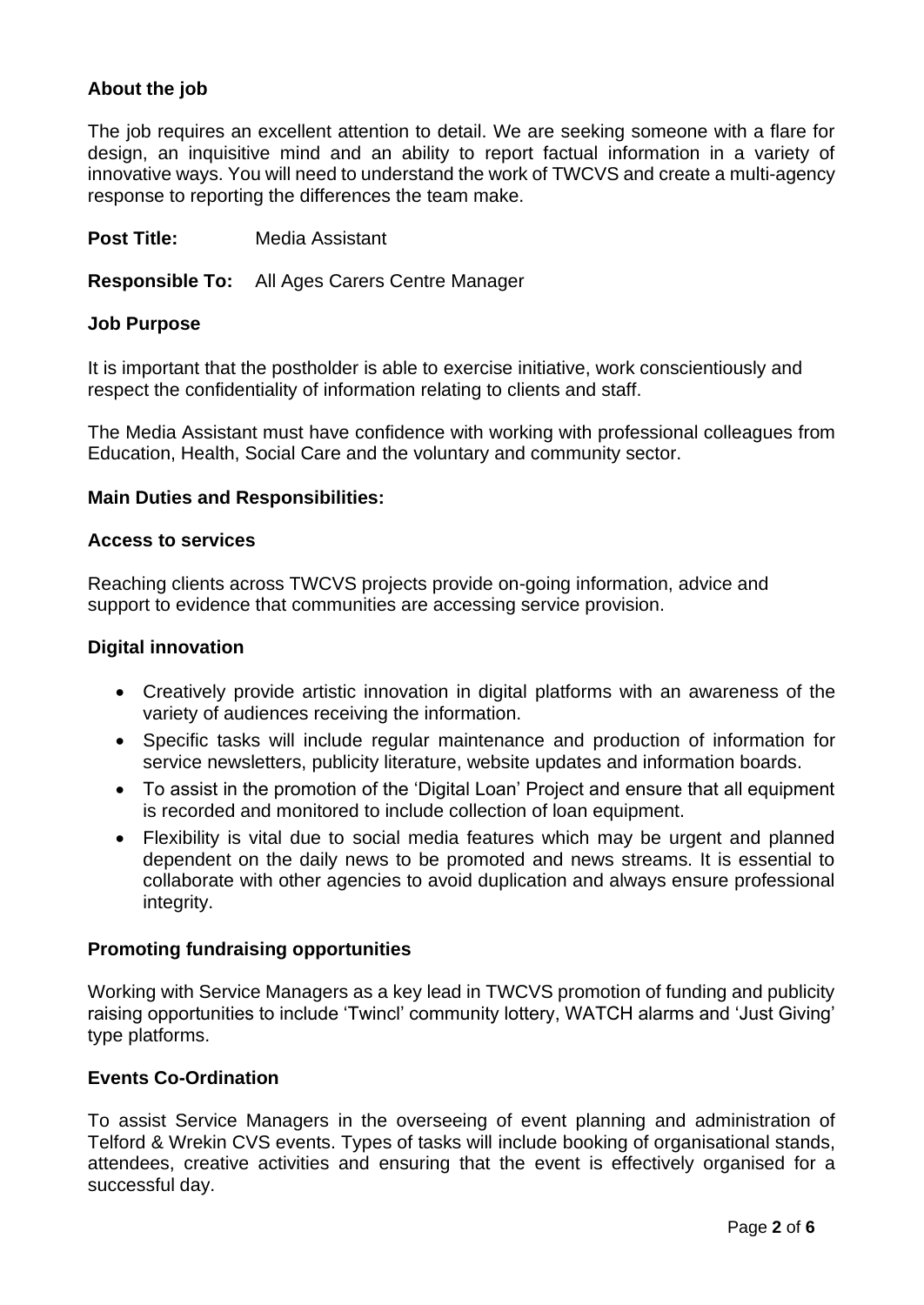## **TWCVS service delivery, improvements & outcomes**

- On a regular basis, work with Senior Managers to assist in producing innovative visual and narrative quarterly and annual reports which present and detail service data (adults and children) in the most effective way.
- The post holder will closely work with the Senior Managers to analyse the data to assess key trends and gaps arising as a result of the evaluation and monitoring.
- Assist in the meaningful engagement, consultation and events with clients and the public using a variety of creative formats.
- Support staff teams to provide information as creatively as possible to include case studies and demonstrate outcomes. Tools currently used are Triangle Consulting Ltd, Outcomes Star and Mind of My Own.
- To carry out other duties from time to time as appropriate.

The service operates a friendly, informal team. However, we aim to maintain the highest standards of service and efficiency. Experience of working in a small team in a busy office environment would, therefore, be an advantage.

Support, supervision and training, where necessary, will be provided.

## **Qualifications**

Evidence of a solid general education is required together with GCSE A\*-C / 9-4 or equivalent. Developed keyboard skills and advanced knowledge and ability to use Microsoft Office applications, i.e. Word, Excel, Outlook, Internet Explorer and an understanding or knowledge of Access are also critical.

Evidence of further education or training that would support your application.

## **Extracts from Conditions of Service**

- The post is for 10 hours per week.
- Permanent Post
- Salary Scale: CVS D02
- Salary: £5,094 per annum (FTE: £18,341 per annum)
- Expenses of travel will be reimbursed.
- Holiday entitlement 4 working weeks plus public bank holidays as agreed.
- Superannuation eligible employees will be auto-enrolled into the Pensions Trust pension scheme. The employee may elect to opt out of this.
- The post holder may be required to undertake Enhanced Disclosure and Barring Service check. Where the post holder will work in contact with vulnerable adults, Telford and Wrekin CVS is entitled to ask exempted questions under the provisions of the Rehabilitation of Offenders Act 1974 Exemptions Order 1975 and will require an Enhanced Disclosure from the Disclosure and Barring Service before any appointment can be confirmed. Telford and Wrekin CVS complies completely with the DBS [Code of](https://www.gov.uk/government/publications/dbs-code-of-practice)  [Practice;](https://www.gov.uk/government/publications/dbs-code-of-practice) a copy of the code is available on request. Any criminal record shown on a disclosure will not necessarily be a bar to employment, any matter revealed will be discussed with the applicant before any offer of employment is withdrawn. Our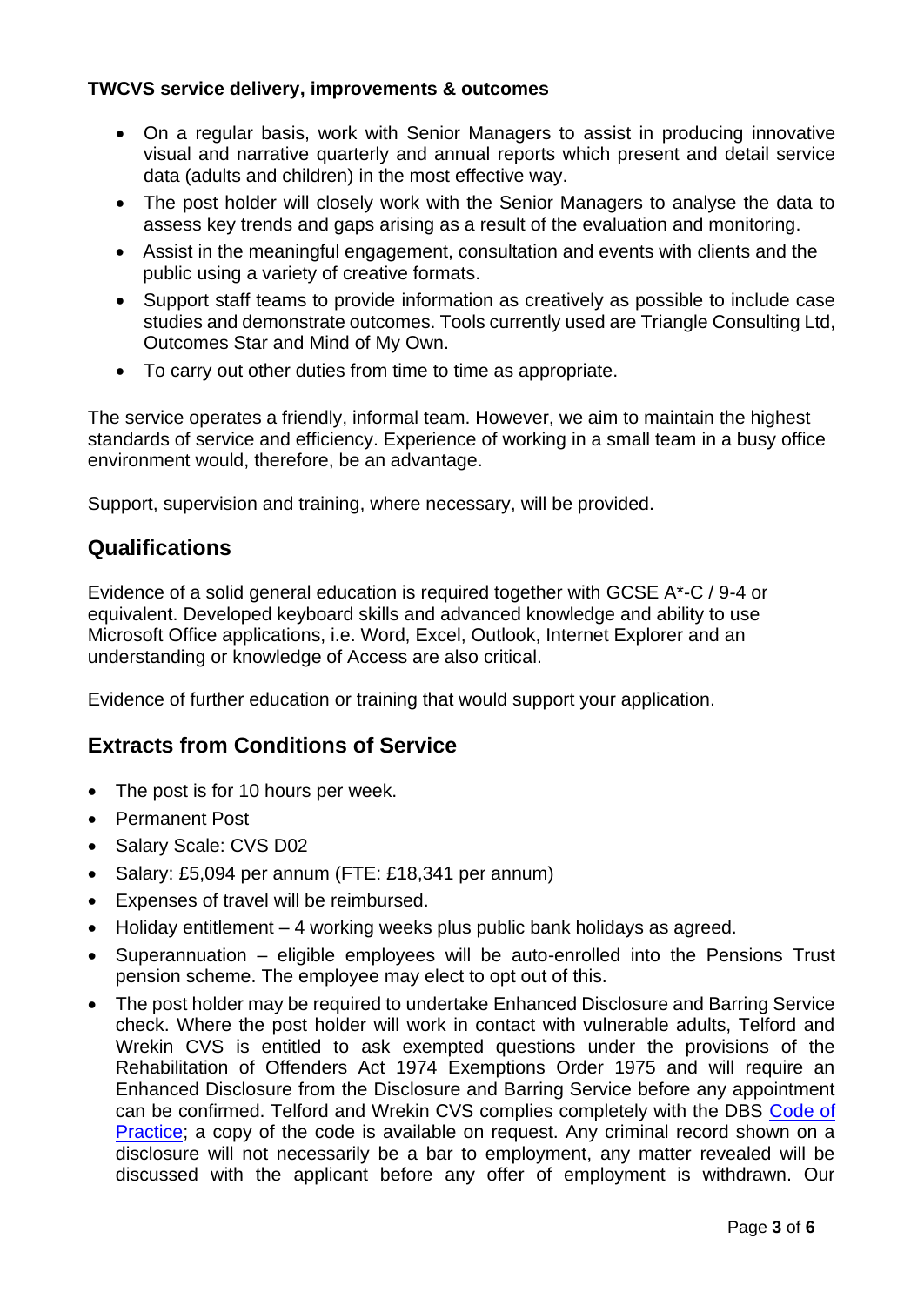Recruitment of Ex-Offenders Policy is available on request. Information obtained from the DBS will not be used unfairly.

- The post holder may be required to complete a questionnaire to assess any health and safety workplace needs through the Local Authority's Occupational Health Service.
- Normal office hours are between 9.00 am 5.00 pm: Monday to Thursday; 9.00 am 4.00 pm: Friday. "Out of Hours" work will be necessary. Time off in lieu can be arranged (overtime is not paid).
- The post holder will be based at Suite 12 & 15, Hazledine House, Central Square, Telford Centre, Telford, Shropshire, TF3 4JL but may be required to work at any of our premises from time to time, as well as working across the borough in local communities.

## **Further Information:**

For an informal discussion contact Laura Thorogood, All Ages Carers Centre Manager, (01952) 916039 or email [laura.thorogood@tandwcvs.org.uk](mailto:laura.thorogood@tandwcvs.org.uk)

For an application form, please contact Karen Morrow, HR Officer, on (01952) 916036 or email [karen.morrow@tandwcvs.org.uk](mailto:karen.morrow@tandwcvs.org.uk)

**Closing Date:** 3pm on Friday 20 May 2022

| <b>PERSON SPECIFICATION</b>               |                                                                                                                                                                                                                                                                                                                                                                                 |                                                                              |  |
|-------------------------------------------|---------------------------------------------------------------------------------------------------------------------------------------------------------------------------------------------------------------------------------------------------------------------------------------------------------------------------------------------------------------------------------|------------------------------------------------------------------------------|--|
| <b>FACTOR</b>                             | <b>ESSENTIAL</b>                                                                                                                                                                                                                                                                                                                                                                | <b>DESIRABLE</b>                                                             |  |
| <b>Education/Training</b>                 | Evidence of a solid general<br>$\bullet$<br>education and GCSE English<br>Language pass at A-C / 9-4<br>or equivalent is required<br>along with advanced<br>knowledge and the ability to<br>use Microsoft Office<br>applications, i.e. Word,<br>Excel, Outlook, Internet<br>Explorer and an<br>understanding of Access.<br>Numerate.<br>$\bullet$<br>Good standard of literacy. |                                                                              |  |
| <b>Experience</b>                         | Experience of working within<br>$\bullet$<br>a team in a demanding<br>environment.<br><b>Experience of facilitating</b><br>group meetings                                                                                                                                                                                                                                       |                                                                              |  |
| <b>Skills, Abilities and</b><br>Knowledge | An eye to detail and<br>$\bullet$<br>excellence in designing<br>literature<br><b>Excellent communication</b><br>skills (verbal, written and                                                                                                                                                                                                                                     | Knowledge of working with<br>$\bullet$<br>vulnerable children and<br>adults. |  |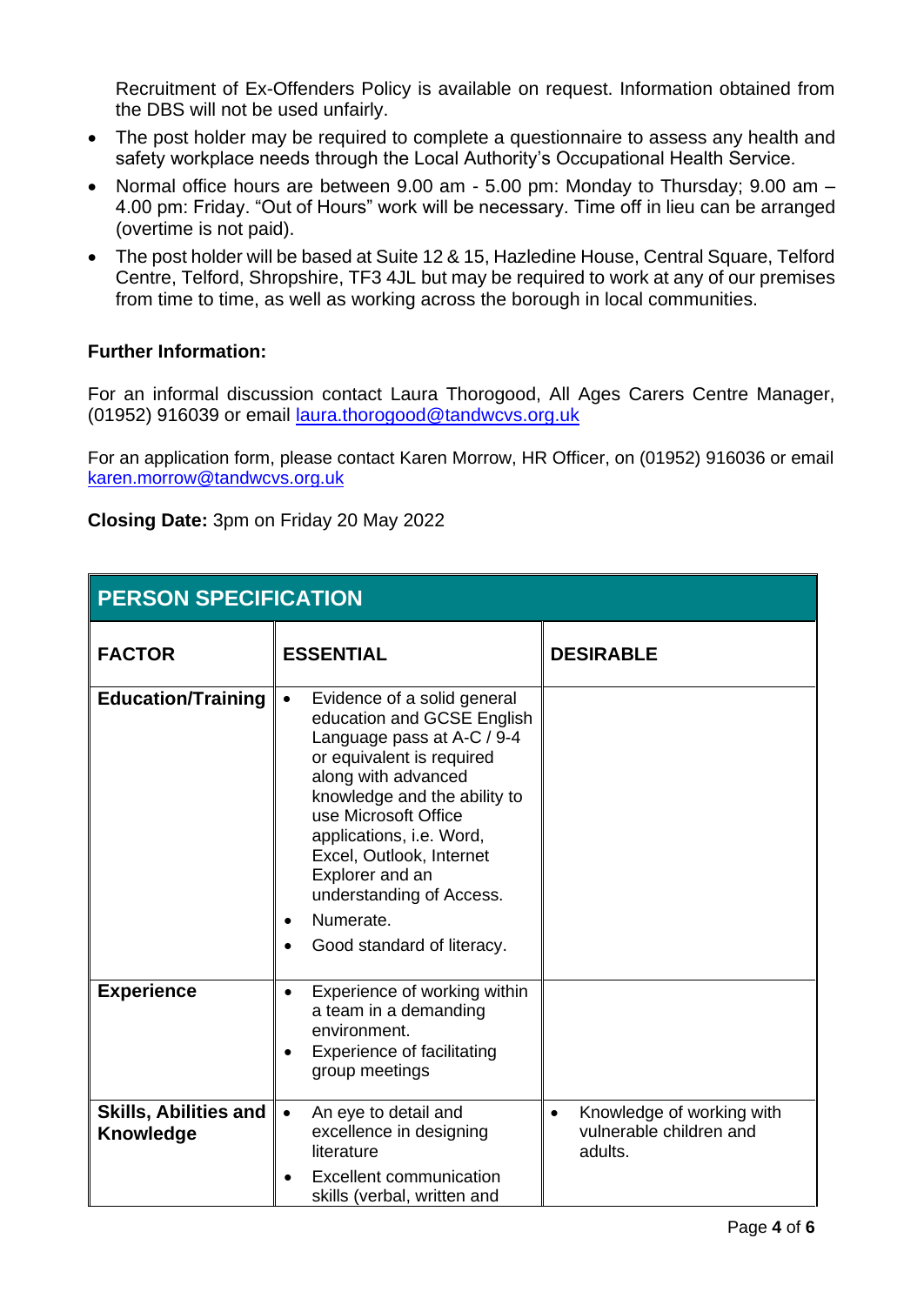|                                      | digital) and the ability to work<br>with a variety of audiences.                                                                                                                                   |
|--------------------------------------|----------------------------------------------------------------------------------------------------------------------------------------------------------------------------------------------------|
|                                      | The commitment and ability<br>$\bullet$<br>to develop positive<br>relationships with customers,<br>colleagues and external<br>organisations.                                                       |
|                                      | Ability to input, analyse and<br>٠<br>enhance data platforms                                                                                                                                       |
|                                      | Ability to work on own<br>$\bullet$<br>initiative, work well under<br>pressure, prioritise work and<br>manage time effectively<br>either as part of a team or<br>when lone working.                |
|                                      | A good listener with the skills<br>٠<br>and qualities to engage,<br>motivate and empower staff<br>encouraging them to work<br>positively with local services.                                      |
|                                      | Understanding of the<br>٠<br>importance of confidentiality<br>and the need to treat<br>sensitive information in line<br>with GDPR.                                                                 |
|                                      | Friendly, approachable,<br>٠<br>caring, empathic, flexible,<br>innovative, resourceful,<br>reliable, responsible,<br>methodical, non-judgmental,<br>organised, assertive, tactful<br>and decisive. |
|                                      | Ability to work effectively as<br>part of a team within a<br>framework of policies and<br>procedures.                                                                                              |
| <b>Equal</b><br><b>Opportunities</b> | Able to demonstrate<br>$\bullet$<br>integration of equality and<br>diversity into practice and<br>service delivery.                                                                                |
|                                      | Understanding of rights and<br>٠<br>issues in relation to adults                                                                                                                                   |
| <b>Personal</b><br><b>Attributes</b> | A creative and proactive<br>$\bullet$<br>approach to all areas of work<br>with a 'can do' attitude                                                                                                 |
|                                      | Strong team working focus<br>٠<br>with a flexible and adaptable<br>approach to meet the<br>demands across the whole<br>organisation                                                                |
|                                      | A strong ethos on passion<br>and commitment-you will                                                                                                                                               |